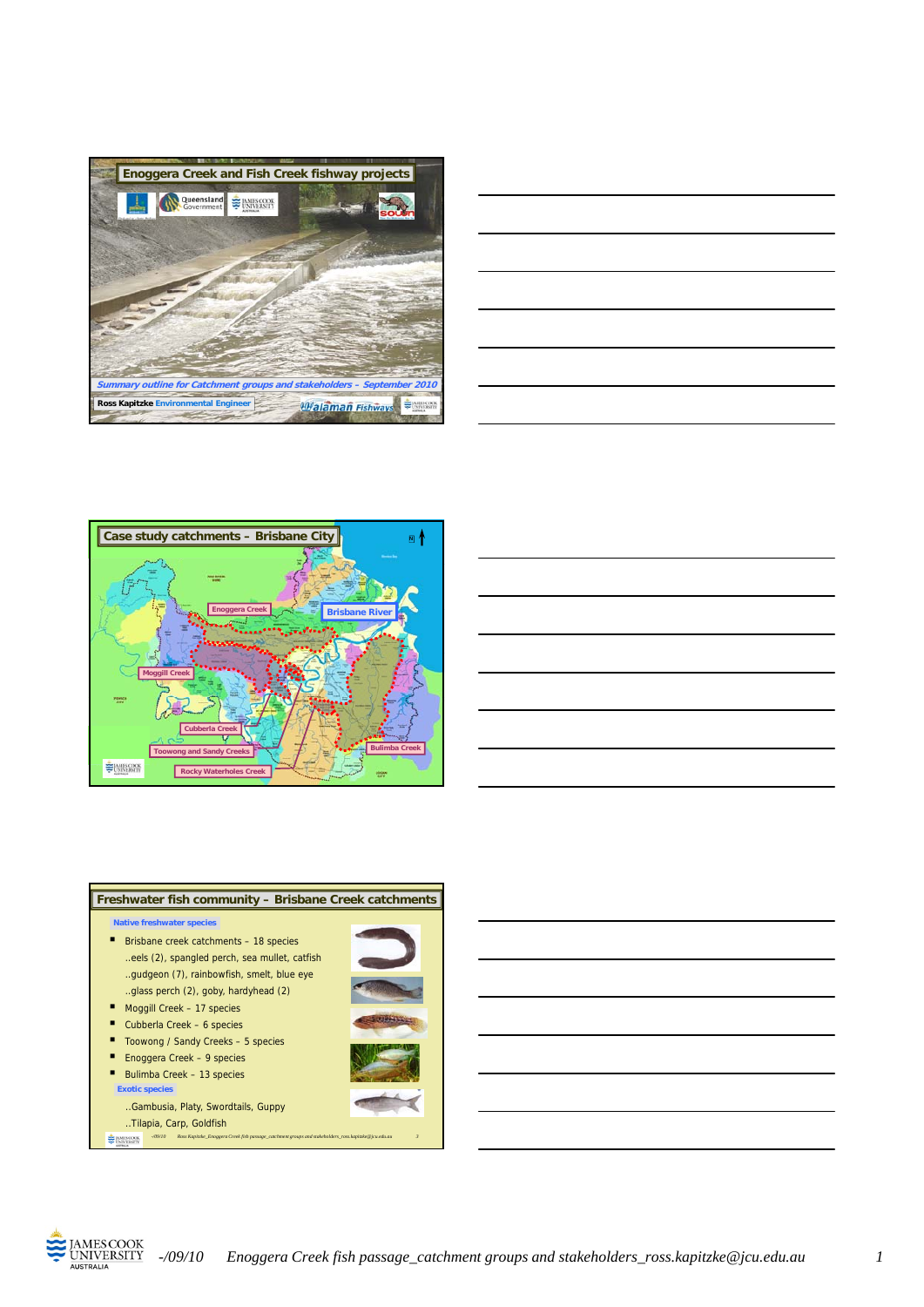











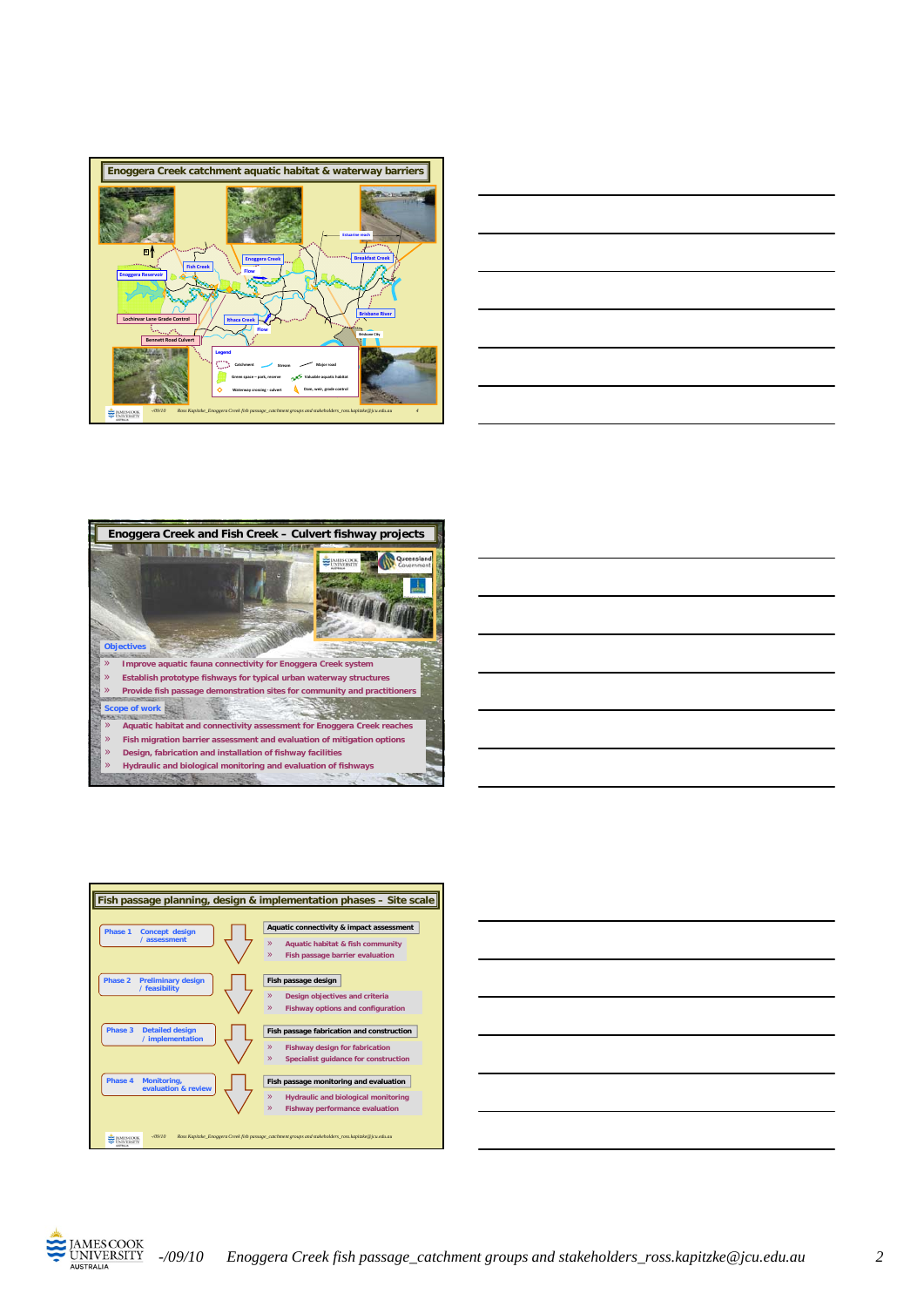







**Fish passage design for waterway structures – key requirements** » **Provide for fish passage over range of fish migration flows in the stream** » **Provide suitable hydraulic conditions for fish – velocity, flow depth… Fish passage Source: Kapitzke 2010, Culvert Fishway Planning and Design Guideli**nes

- » **Provide flow continuity, fish pathway, attraction flows and exit conditions**
- » **Ensure adequate light and other suitable environmental conditions**

**Drainage, utility, stream integrity, environmental values, amenity Drainage, utility, stream integrity, environmental values,**

- » **Minimise obstruction to flow to not adversely affect flooding / drainage**
- » **Minimise effects of debris accumulation and sediment deposition**
- » **Prevent flood / erosion damage & maintain structure / waterway integrity**
- » **Maintain natural flow regime, geomorphic and ecological processes**
- » **Protect riparian and instream habitat and provide for fauna connectivity** » **Provide for monitoring, access and maintenance of fishway facility**
- » **Avoid public health problems, provide for safety, maintain amenity**

*-/09/10 Ross Kapitzke\_Enoggera Creek fish passage\_catchment groups and stakeholders\_ross.kapitzke@jcu.edu.au*



**E MISCOOK**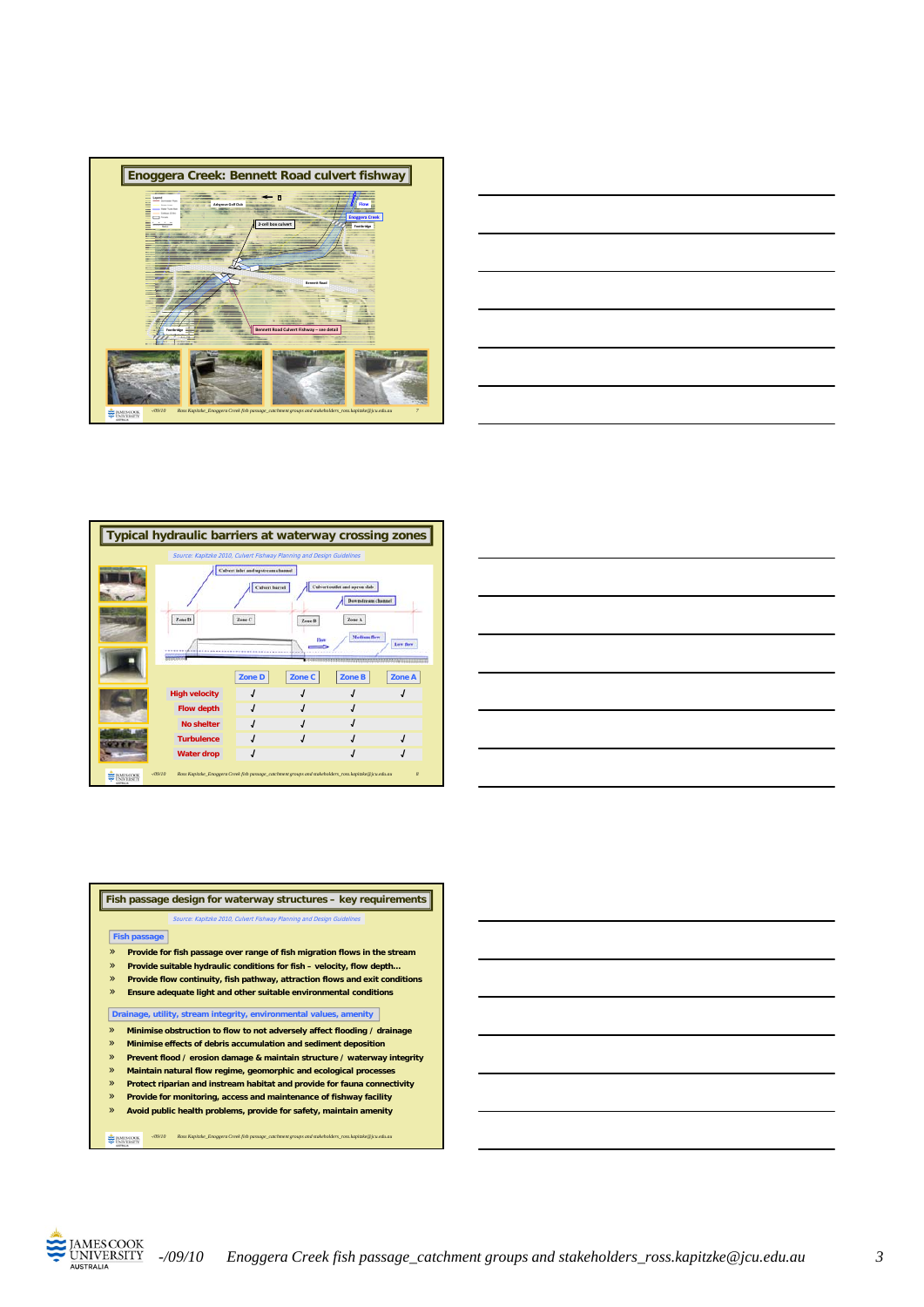











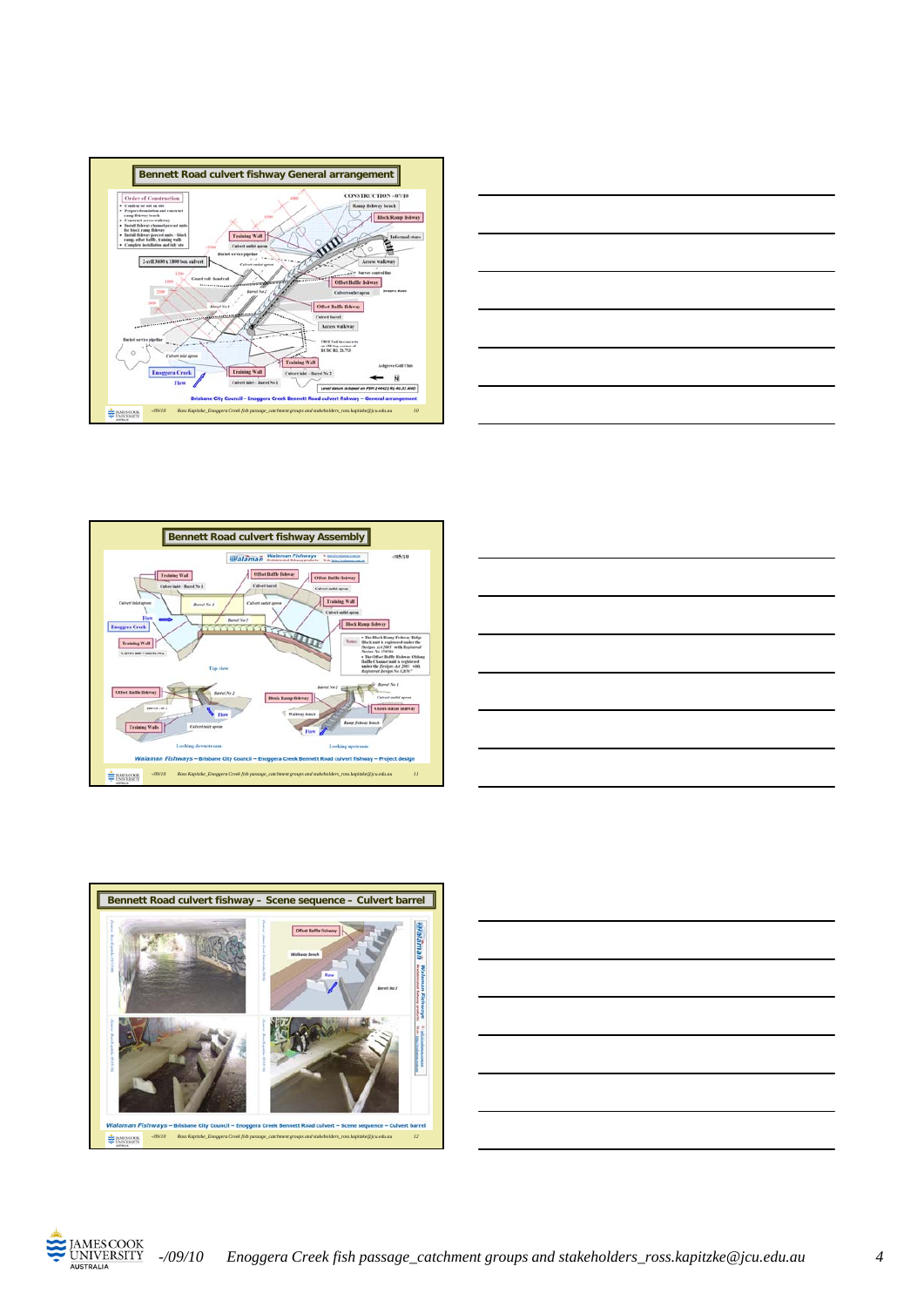











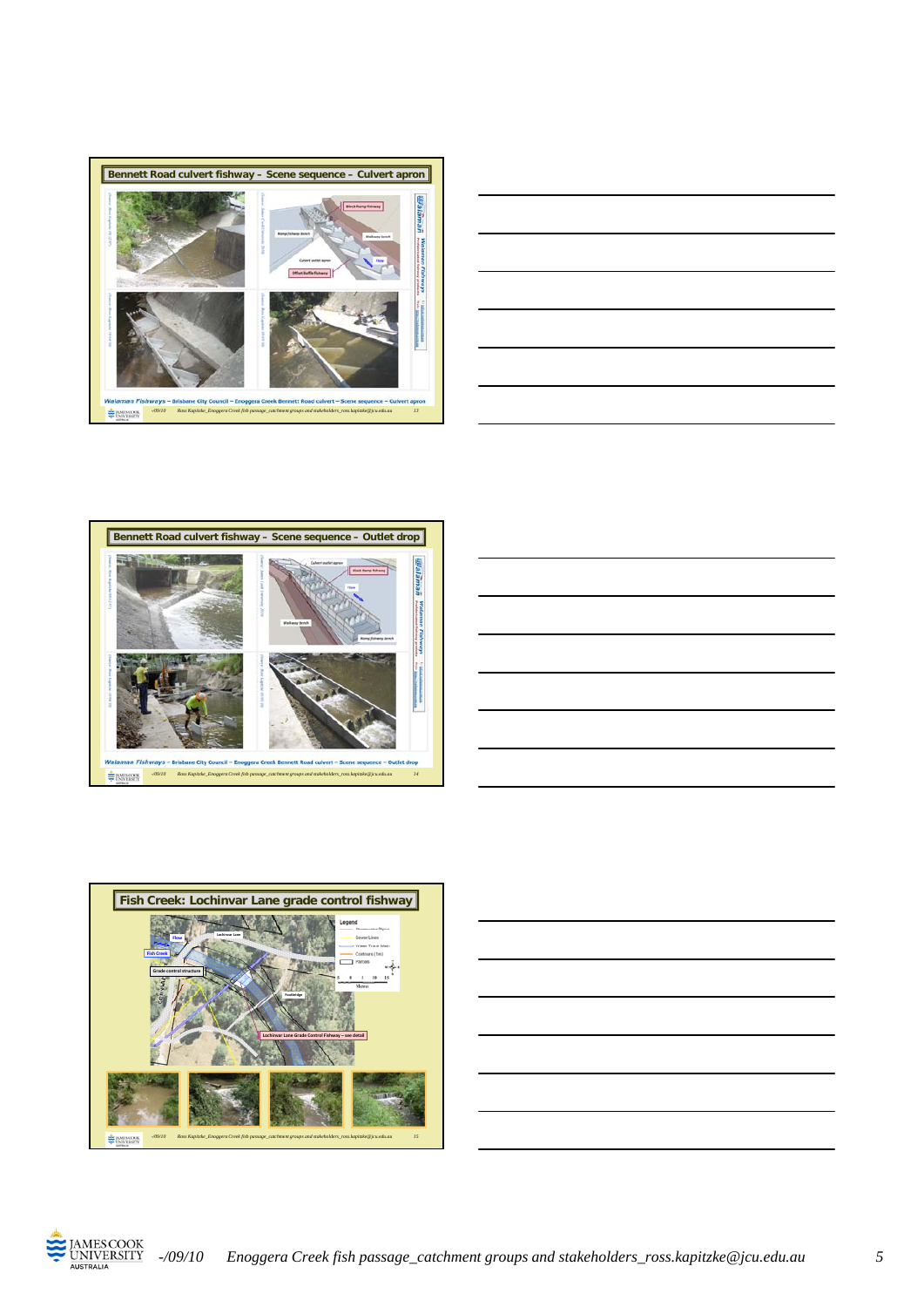











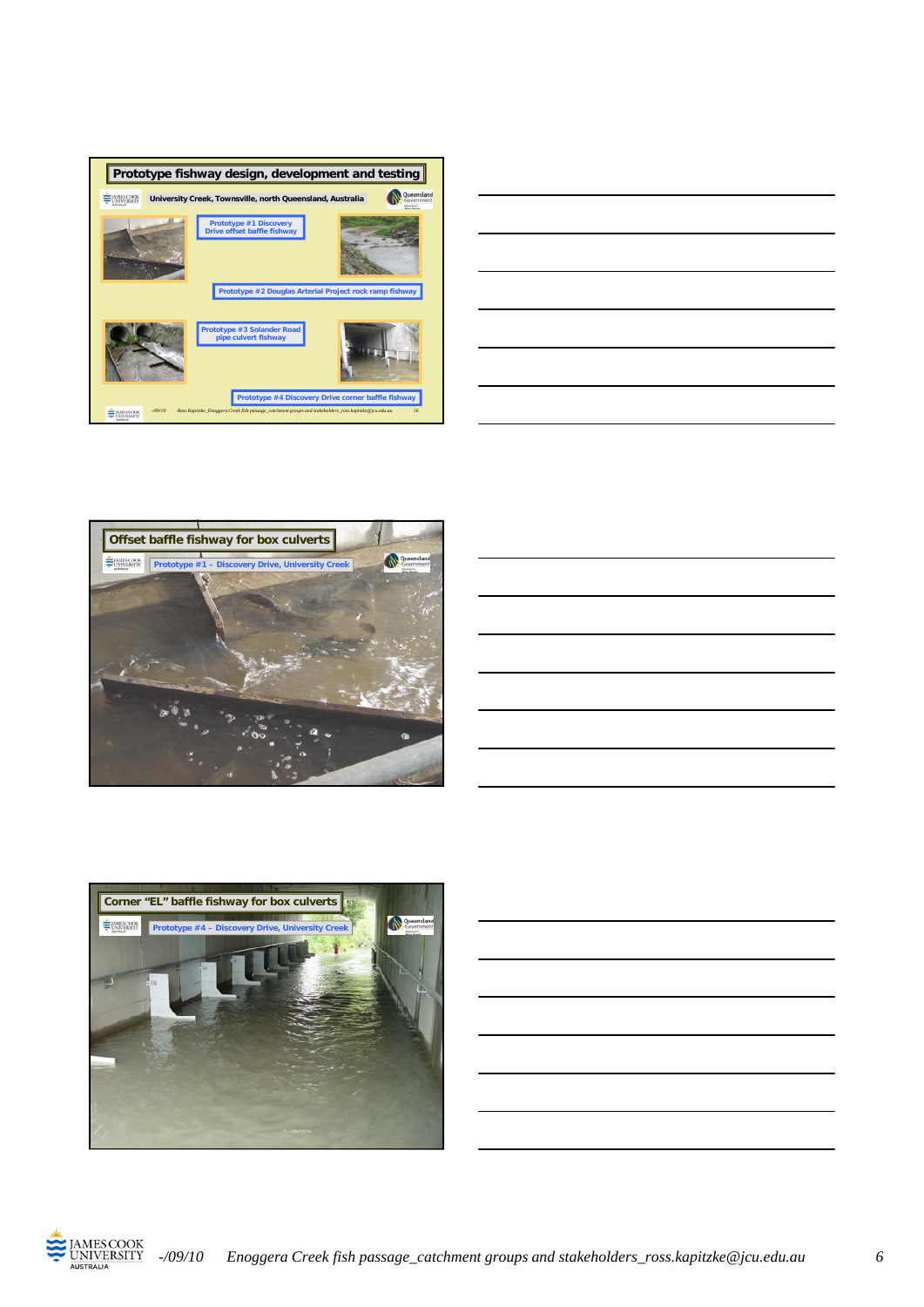